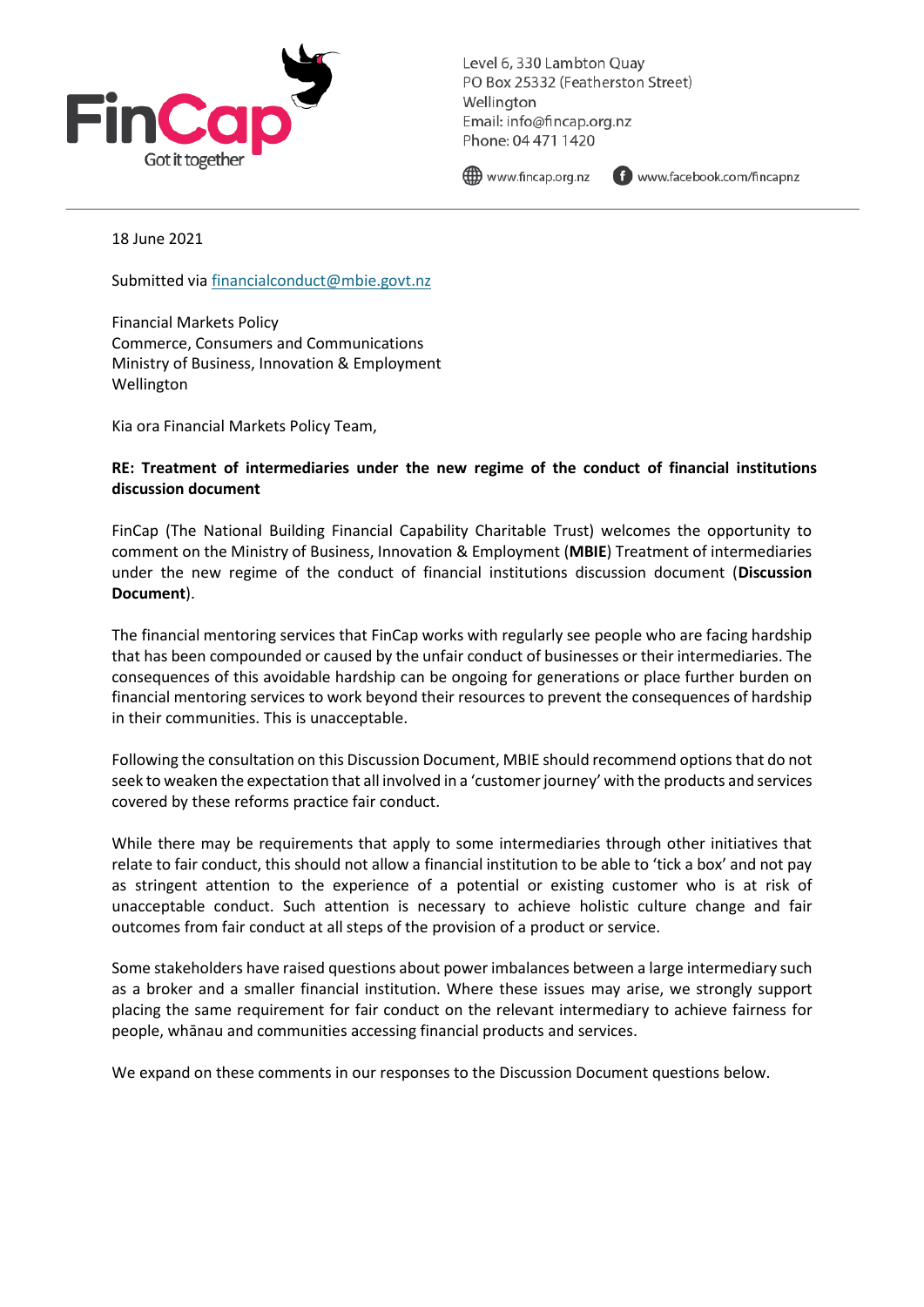#### **About FinCap**

FinCap (the National Building Financial Capability Charitable Trust) is a registered charity and the umbrella organisation supporting the work of Aotearoa New Zealand's 200 local free financial capability and budgeting agencies, which annually support more than 70,000 people in financial hardship. Our input to that involves training Financial Mentors, hosting and analysing data from client interaction, supporting networking, and communicating and advocating around issues affecting those agencies.

#### **Responses to Discussion Document Questions**

*Do you have any comments on Option 1: 'Amend definition of intermediary to focus on sales and distribution'? (Q1)*

FinCap is concerned that this option will weaken the protection for people at risk of experiencing unfair conduct from an intermediary. The list of intermediaries who would no longer be caught in this definition still involves professionals whose unfair conduct could cause significant harm to a community member. All involved in the customer journey in some way should be focused on ensuring fair conduct.

We oppose this change and prefer the broader definition where the regulation making powers to exclude some prescribed occupations from being 'involved' that are in the bill are used if this is necessary.

*Do you think the scope of the proposed definition of an intermediary is comprehensive enough to capture the variety of sales and distribution methods and to avoid gaps and risks of arbitrage? (Q2)*

No. please see our response to the previous Discussion Document question.

# *Do you have any comments on Option 2? (Q3)*

As above, FinCap would prefer that definitions remain broad and that the regulation making powers to exclude certain prescribed occupations are made use of if this is necessary. We believe this would be in circumstances where there is close to no risk that these prescribed occupation's unfair practices that cause a person, whānau or community hardship will arise without this being identified and remedied by a financial institution or relevant regulator with the power to do so.

Financial mentors have regularly raised issues around unfair practices by debt collectors towards people utilising their assistance. These broadly relate to coercive and unreasonable demands for large payments that mean people are unable to afford essential items, excessive fees, harassment through excessive contact or inappropriate contact with a third party, and misleading information about proof of a debt or the likelihood of imminent consequences.

Whatever options around definitions are pursued by MBIE following the consultation on the Discussion Document, these should not weaken any expectation that internal or third-party debt collection at financial institutions practice fair conduct towards people having difficulty paying.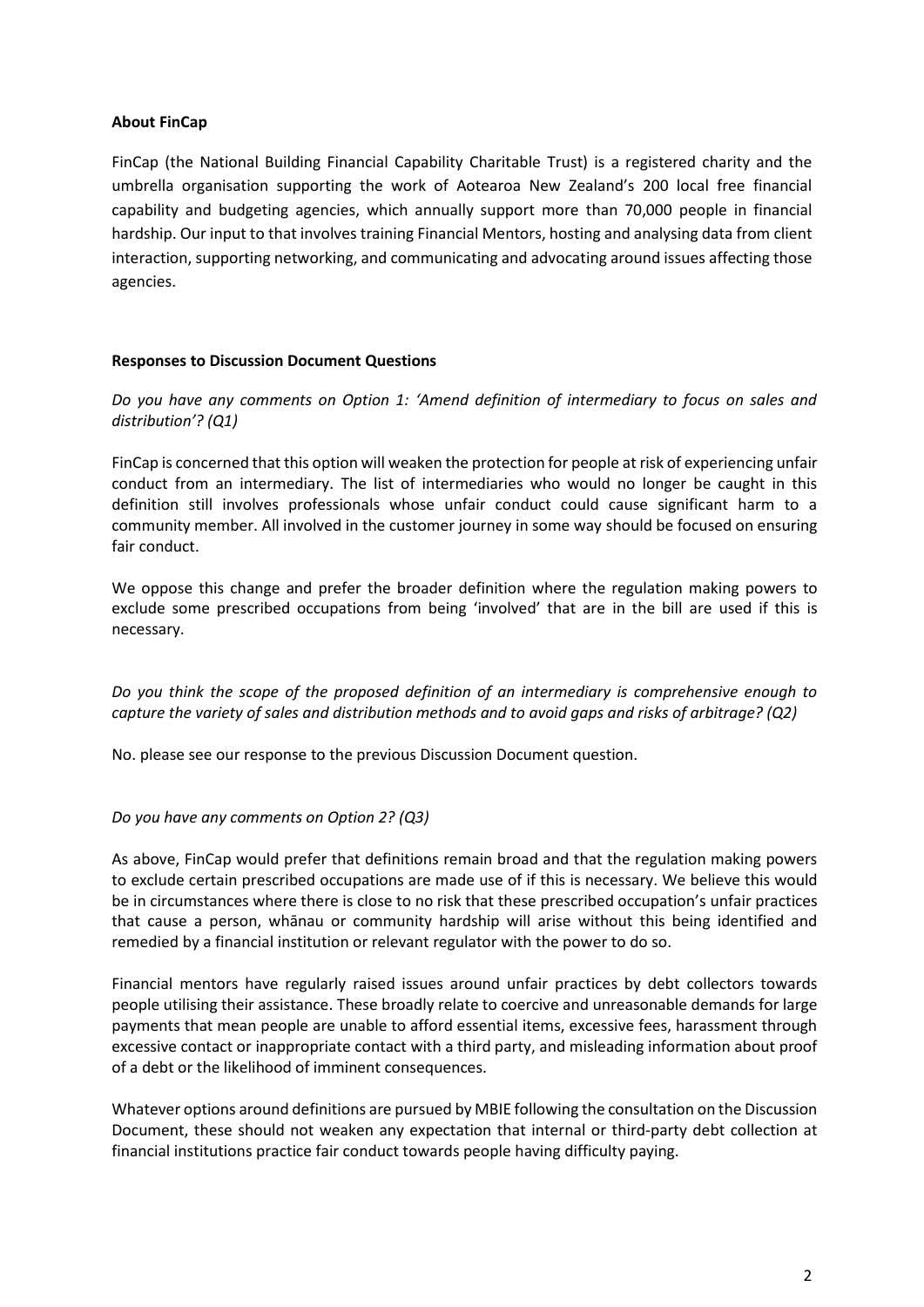FinCap strongly recommends that MBIE work with relevant decision makers to pursue targeted regulation to ensure fair conduct from all debt collectors in Aotearoa.

### *Do you have any comments on the objectives regarding the treatment of intermediaries? (Q6)*

Regulations are enforced according to regulator's priorities at the time and regulation existing doesn't always mean it is always ensuring its objectives. Broadly FinCap recommends that the Government ensures regulators are adequately resourced and have the necessary powers available to deter misconduct from businesses that can cause or compound the hardship that people, whānau and communities face.

The limitation of regulators resources should be considered in the context of the objective 'unnecessary duplication of regulatory obligations.' While FSLAA obligations may exist, this is not necessarily a guarantee that an intermediary subject to these obligations is practicing fair conduct. A financial institution using that intermediary being required to ensure fair conduct towards their customers could be a much more resourced and effective safeguard than relying on the reporting of misconduct by consumers. From what FinCap has observed, many consumers are often unlikely to be aware of their rights to complain or unlikely to raise a complaint. Also, when a consumer makes such a complaint to a regulator there are still barriers to enforcement if the regulator's current priorities do not align and there is no current capacity for regulator intervention to address misconduct.

# *Do you have any comments on Option 3: 'Minimal changes to intermediaries obligations'? (Q7)*

FinCap supports no change, or this option out of the three presented in this Discussion Document. Where there are issues over a financial institution having the power to require an intermediary to practice fair conduct then equivalent direct requirements should be placed on that intermediary through this reform or subsequent reforms. At very least more regulatory monitoring of outcomes related to such intermediaries should be put in place to capture gaps in protections. FinCap strongly supports the expansion of fair conduct requirements to other businesses offering similar products beyond the current swift and targeted reform in general.

From a consumer perspective, fair outcomes from fair conduct should be expected regardless of who out of an intermediary or financial institution involved in providing the product has power over the other.

# *Do you have any comments on Option 4: 'More significant changes to intermediaries obligations'? (Q9)*

FinCap does not support this option. As noted in the Discussion Document, these risk setting too low a level of oversight over some intermediaries.

*What do you think the level of responsibility should be for financial institutions' oversight of intermediaries? For example, "managing or supervising the intermediary to ensure they support the financial institutions compliance with the fair conduct principle", or "monitoring whether the intermediary is supporting the financial institution's compliance with the fair conduct principle", or something else? (Q10)*